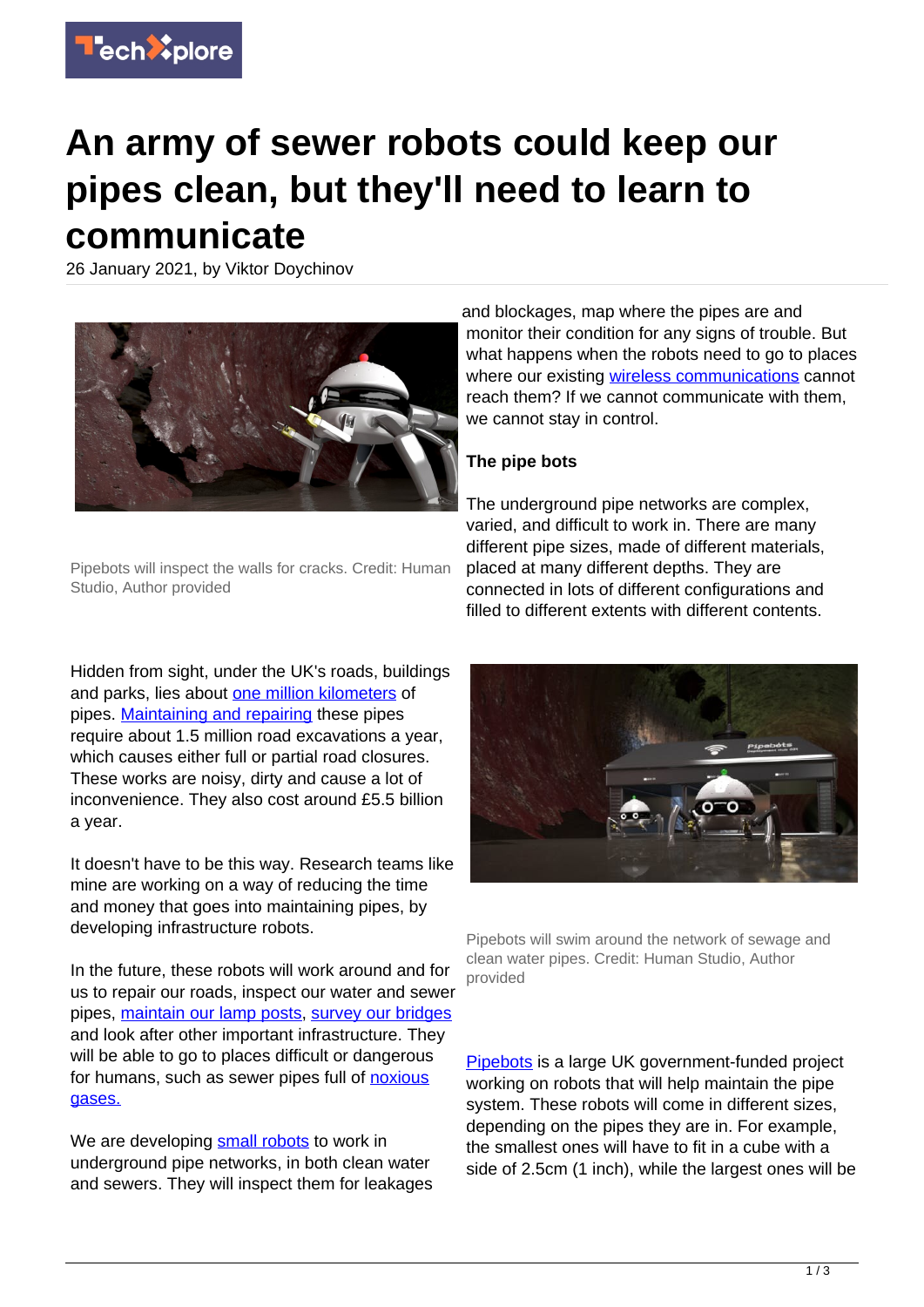

as long as 50cm.

They will operate autonomously, thanks to the array 4G. Each of these work at a different frequency and of sensors on board. The robots will use [computer](https://www.mdpi.com/2076-3417/10/19/6783) [vision](https://www.mdpi.com/2076-3417/10/19/6783) and a combination of an accelerometer, a gyroscope and a magnetic field sensor to detect where they are. They will have ultrasound and [infrared distance sensors](https://www.sciencedirect.com/science/article/abs/pii/S0921889002002713) to help them navigate the pipes. Finally, they will also have acoustic and [ultrasound sensors](https://www.sciencedirect.com/science/article/abs/pii/S0041624X20300238) to detect cracks in water pipes, blockages in sewer pipes, and to measure the overall condition of these pipes.

The information gathered this way will be sent to the water companies responsible for the pipes. In the first instance, the robots will just monitor the pipes and call in a separate repair team when necessary.

One of the biggest challenges will be making them communicate with each other through the pipes. This requires a [wireless communications network](https://techxplore.com/tags/wireless+communications+network/) that can function in a variety of conditions since the water pipes, we have to use both sound and light. pipes might be empty, full of water or sewage, or somewhere in between. The three main options we are exploring are radio waves, sound waves and light.



The robots will have acoustic and ultrasound sensors to detect cracks in water pipes. Credit: Human Studio, Author provided

### **Radio waves**

Wireless communication technology using radio

waves is everywhere these days—wifi, Bluetooth, and of course, mobile phones networks such as have different bandwidths.

Unfortunately, none of these signals can go through soil and earth, we are all too familiar with how mobile phone connection drops when a train goes through a tunnel. However, if we had a base station already within the tunnel, it would allow radio waves to travel along its length.

Thankfully, [sewer pipes](https://techxplore.com/tags/sewer+pipes/) look a lot like tunnels to radio waves—at least when they're relatively empty. We are adapting **technology** similar to wifi and Bluetooth to make sure the sewer inspecting Pipebots always have a connection to the control center.

Water blocks [radio waves](https://techxplore.com/tags/radio+waves/) even more than soil and earth. In fact, at high enough frequencies, it acts as a [mirror](https://www.electronics-notes.com/articles/antennas-propagation/propagation-overview/radio-em-wave-reflection.php). So to stay in control of the robots in our



They will have ultrasound and infrared distance sensors to help them navigate the pipes. Credit: Human Studio, Author provided

#### **Sound and light**

Wireless communication methods using sound and light are not widely commercially available yet. But they are making waves in the research community.

One method, [visible light communication \(VLC\),](https://www.mdpi.com/1424-8220/19/5/1153/htm)